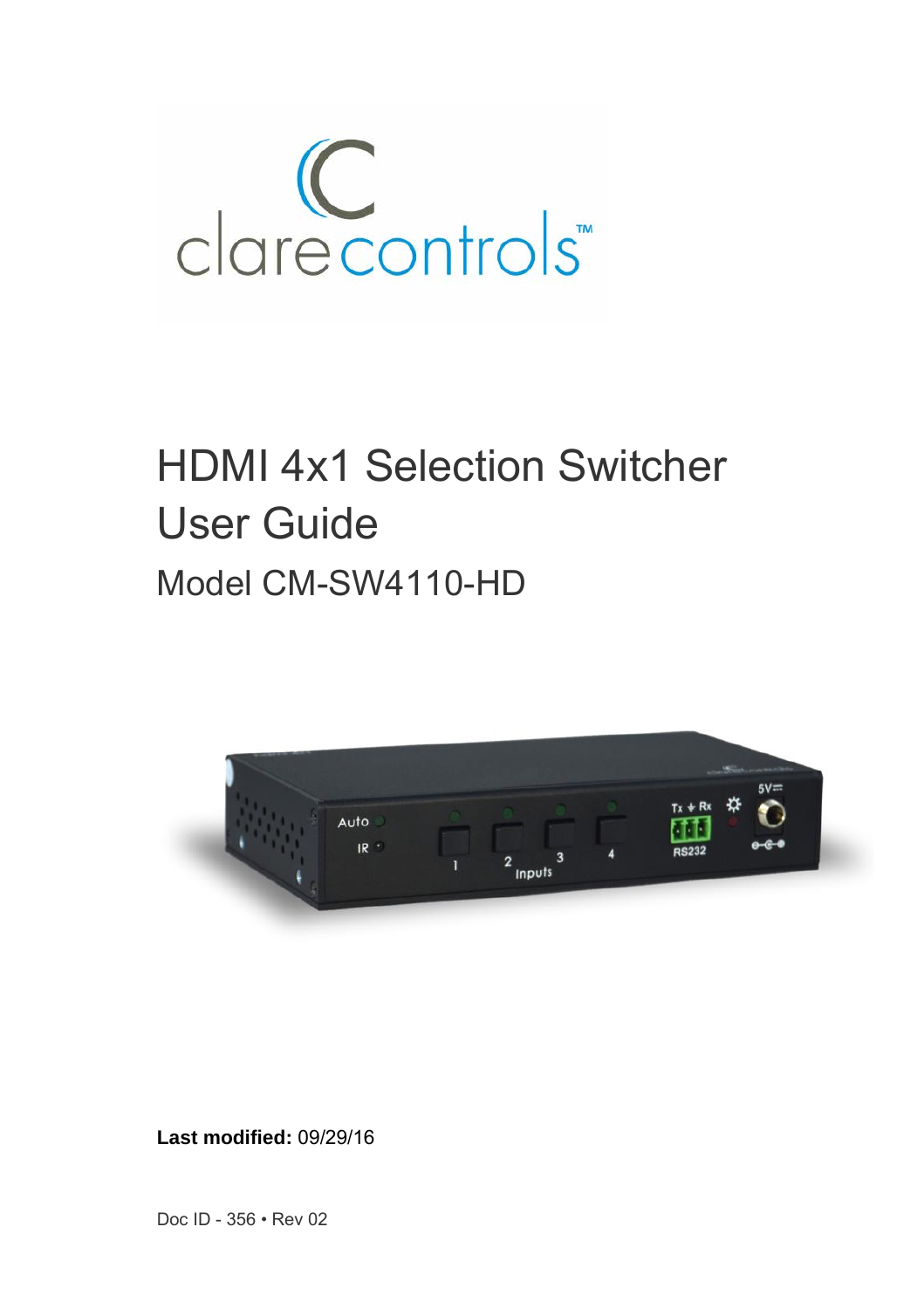| Copyright                        | © 29SEP16 Clare Controls, LLC. All rights reserved.                                                                                                                                                                         |
|----------------------------------|-----------------------------------------------------------------------------------------------------------------------------------------------------------------------------------------------------------------------------|
|                                  | This document may not be copied in whole or in part or otherwise<br>reproduced without prior written consent from Clare Controls, LLC.,<br>except where specifically permitted under US and international<br>copyright law. |
| <b>Trademarks and</b><br>patents | The HDMI 4x1 Selection Switcher User Guide,<br>Model CM-SW4110-HD name is a trademark of Clare Controls,<br>LLC.                                                                                                            |
|                                  | Other trade names used in this document may be trademarks or<br>registered trademarks of the manufacturers or vendors of the<br>respective products.                                                                        |
| <b>Manufacturer</b>              | Clare Controls, LLC.<br>7519 Pennsylvania Ave., Suite 104, Sarasota, FL 34243, USA                                                                                                                                          |
| <b>Contact information</b>       | For contact information, see www.clarecontrols.com.                                                                                                                                                                         |
|                                  |                                                                                                                                                                                                                             |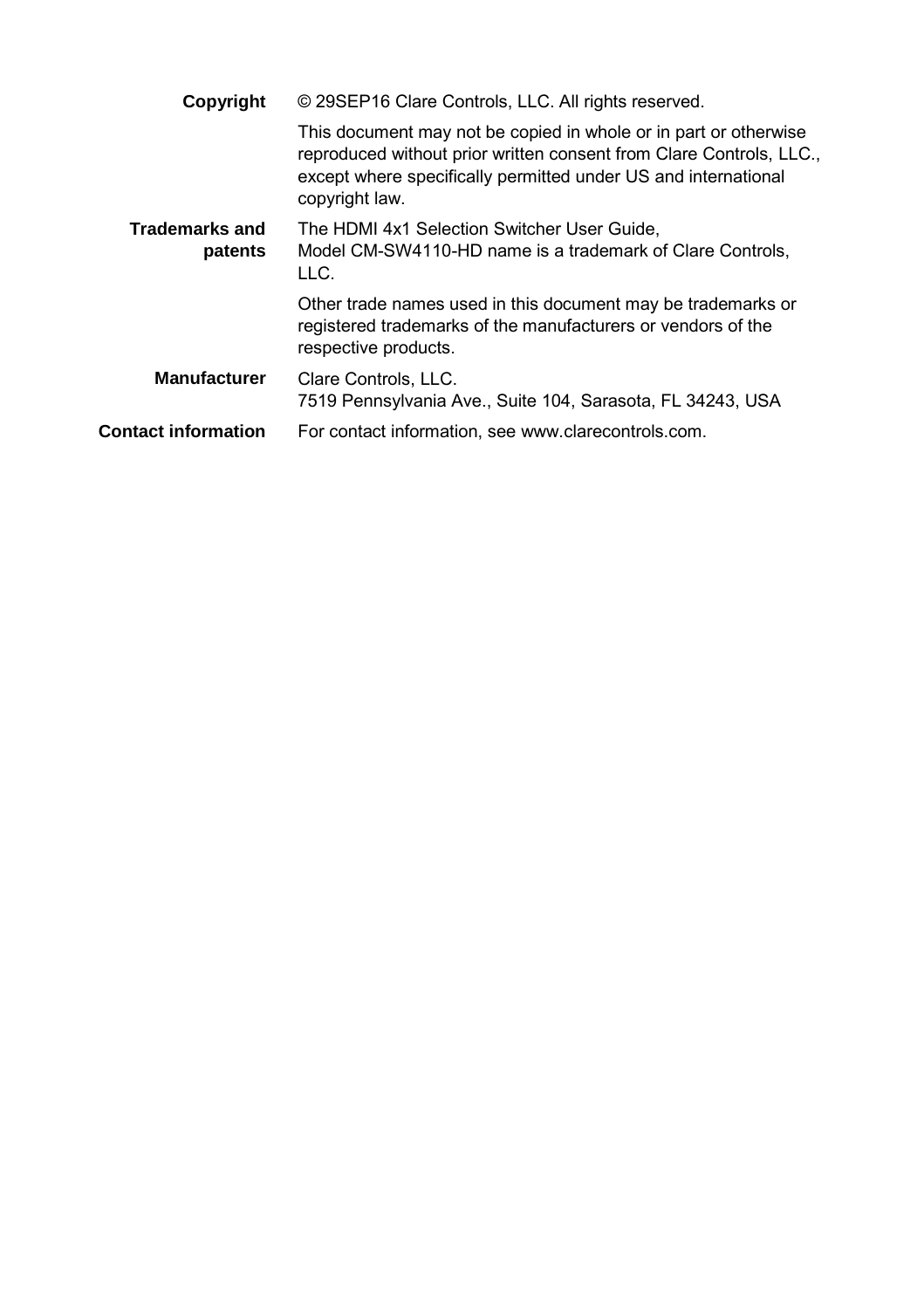## **Content**

## **Important information...ii**

Limitation of liability...ii

#### **Introduction...1** Features...1

Package contents...1

## **Specifications...2**

## **Operation of the control panel and remote controller...3**

Operation of control panel...3 Operation of the remote controller...4

## **Interface connections...4**

Connection with the control system...4 Connection with the computer...5

## **System diagram...6**

## **Auto-switching function...6**

**Panel drawing...8**

## **Communication protocol and command codes...9**

## **Troubleshooting and maintenance...10**

## **Safety operation...10**

## **After-sales service...11**

Warranty information...11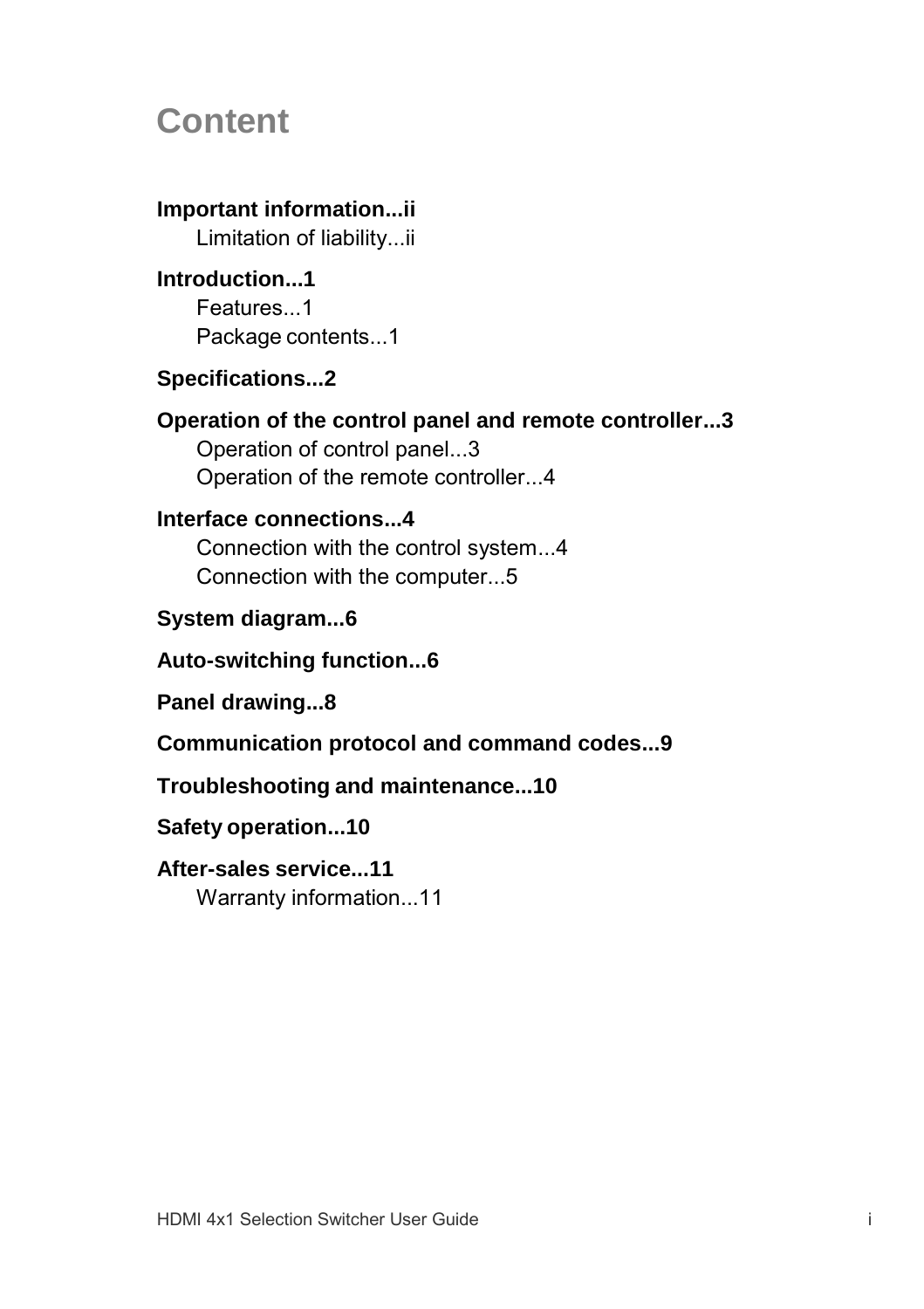# **Important information**

## **Limitation of liability**

To the maximum extent permitted by applicable law, in no event will Clare Controls, LLC. be liable for any lost profits or business opportunities, loss of use, business interruption, loss of data, or any other indirect, special, incidental, or consequential damages under any theory of liability, whether based in contract, tort, negligence, product liability, or otherwise. Because some jurisdictions do not allow the exclusion or limitation of liability for consequential or incidental damages the preceding limitation may not apply to you. In any event the total liability of Clare Controls, LLC. shall not exceed the purchase price of the product. The foregoing limitation will apply to the maximum extent permitted by applicable law, regardless of whether Clare Controls, LLC. has been advised of the possibility of such damages and regardless of whether any remedy fails of its essential purpose.

Installation in accordance with this manual, applicable codes, and the instructions of the authority having jurisdiction is mandatory.

While every precaution has been taken during the preparation of this manual to ensure the accuracy of its contents, Clare Controls, LLC. assumes no responsibility for errors or omissions.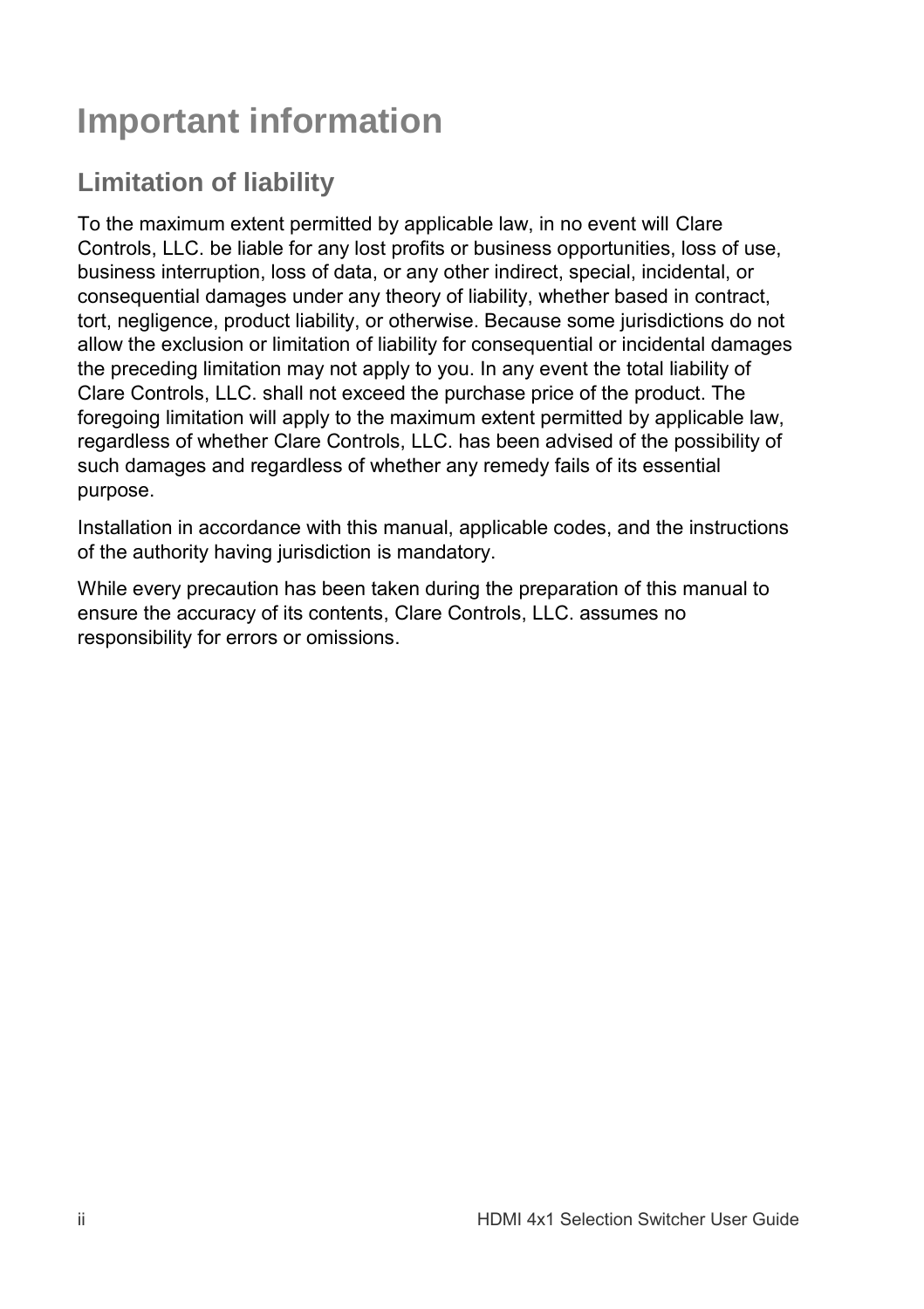# **Introduction**

Use the HDMI 4x1 selection switcher to allow multiple HDMI source devices to be routed to a single, available HDMI input on a display. This can reduce the number of HDMI cables required to run to the display. The switch can be controlled using the front panel buttons, IR remote (included), or RS232 control.

The switch is a high performance HDMI device supporting resolutions up to 1920 x 1200 at 60 Hz, and 1080p. It supports EDID and DDC, and is HDCP and HDTV compliant. It can be used in both residential and commercial applications to allow a single available HDMI to view a variety of sources.

## **Features**

- Supports Extended Display Identification Data (EDID) and Display Data Channel (DDC)
- HDTV compatible with high definition transmission resolution up to 1920 x 1200 at 60 Hz (maximum), and 1080p.
- HDCP compliant, supporting DVI/HDMI 1.4a
- Built-in gain compensation technology
- Switching control from the front panel, RS232, and the IR remote

### **Package contents**

- 1 x CM-SW4110-HD 4x1 HDMI selection switch
- 2 x removable mounting brackets
- $\bullet$  4 x screws
- 1 x IR remote control
- 1 x power adapter (5 VDC)
- 1 x RS232 cable
- 1 x user manual

**Notes:** Please verify that the product and all the accessories are included. If not, contact your dealer.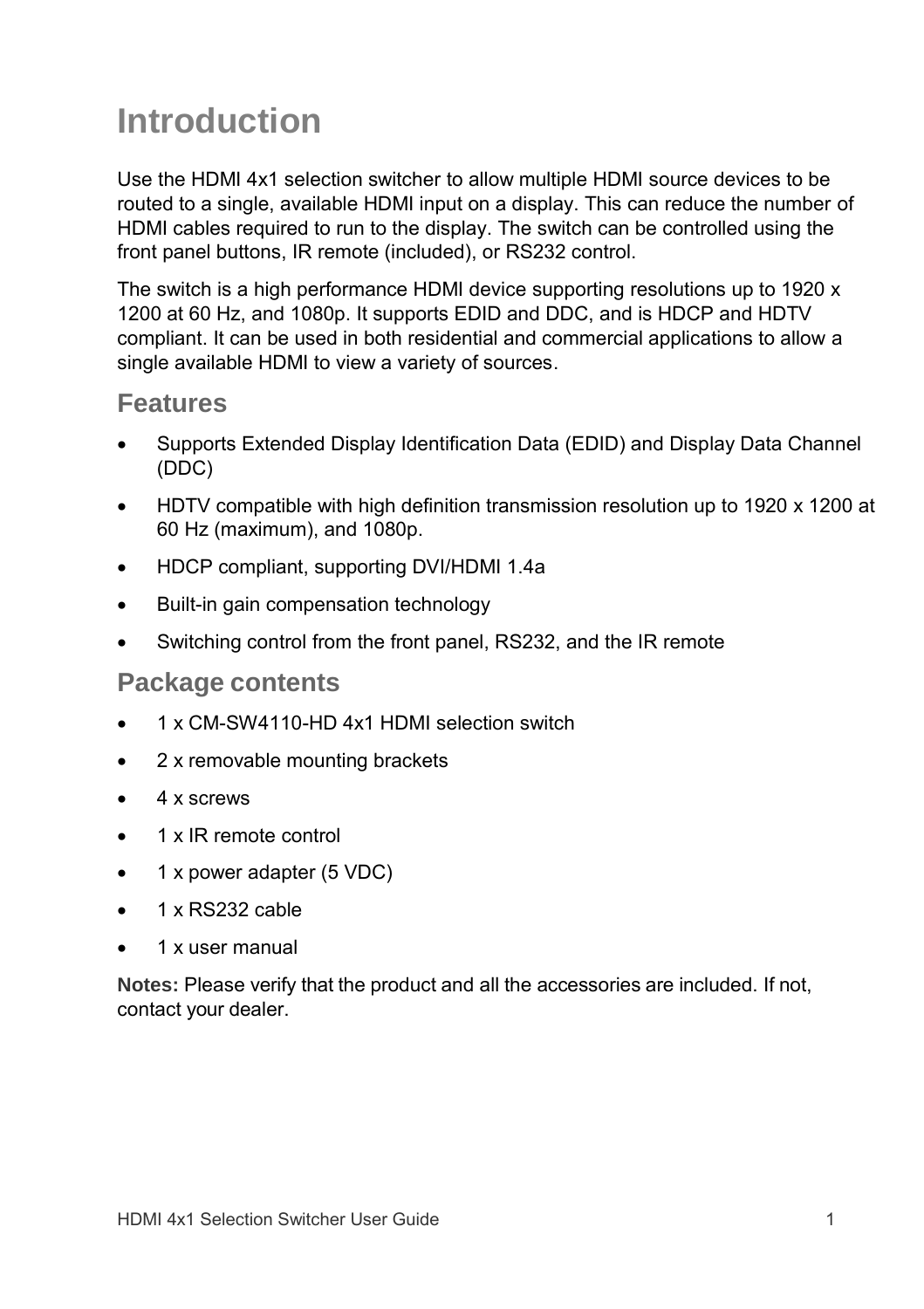# **Specifications**

| <b>Video Input</b>   |                                                                                                                                                                                                                                                                                                      | <b>Video Output</b>                       |                                                                                 |
|----------------------|------------------------------------------------------------------------------------------------------------------------------------------------------------------------------------------------------------------------------------------------------------------------------------------------------|-------------------------------------------|---------------------------------------------------------------------------------|
| Input                | HDMI type                                                                                                                                                                                                                                                                                            | Output type                               | <b>HDMI</b>                                                                     |
| Input connector      | Female HDMI                                                                                                                                                                                                                                                                                          | Output connector                          | Female HDMI                                                                     |
| Input level          | T.M.D.S. 2.9 V / 3.3 V                                                                                                                                                                                                                                                                               | Output level                              | T.M.D.S. 2.9 V / 3.3 V                                                          |
| Input impedance      | $50\Omega$                                                                                                                                                                                                                                                                                           | Output impedance                          | $50\Omega$                                                                      |
| General              |                                                                                                                                                                                                                                                                                                      |                                           |                                                                                 |
| Resolution range     | Up to 1920 × 1200 or<br>1080P at 60 Hz                                                                                                                                                                                                                                                               | <b>Bandwidth</b>                          | 6.75 Gb/s                                                                       |
| Switching speed      | 200 ns (maximum)                                                                                                                                                                                                                                                                                     | Input / Output level                      | T.M.D.S. 2.9V / 3.3 V                                                           |
| Gain                 | 0 dB                                                                                                                                                                                                                                                                                                 | Video impedance                           | $50\Omega$                                                                      |
| EDID / DDC           | Supports Extended Display Identification Data (EDID) and Display<br>Data Channel (DDC) data using DVI and HDMI standards, EDID and<br>DDC signals are actively buffered. The built-in EDID/DDC database<br>can analyze these two signals, mix them, and realize the handshake<br>of them internally. |                                           |                                                                                 |
| <b>HDCP</b>          | Compliant with High-bandwidth Digital Content Protection (HDCP)<br>using DVI and HDMI 1.4a standards. The built-in HDCP management<br>technology can analyze HDCP key, and realize the handshake<br>internally.                                                                                      |                                           |                                                                                 |
| <b>Control parts</b> |                                                                                                                                                                                                                                                                                                      |                                           |                                                                                 |
| Control/Remote       | Buttons; RS-232 (9-pin<br>female D connector),<br>IR remote                                                                                                                                                                                                                                          | Pin configurations                        | $2 = TX$<br>$3 = RX$<br>$5 = GND$                                               |
| General              |                                                                                                                                                                                                                                                                                                      |                                           |                                                                                 |
| Temperature          | -4 to 158°F<br>(-20 to 70°C)                                                                                                                                                                                                                                                                         | Humidity                                  | 10% to 90%                                                                      |
| Power supply         | 5 VDC adapter                                                                                                                                                                                                                                                                                        | <b>Product Weight</b>                     | $.66$ lb. $(0.3$ Kg)                                                            |
| Power consumption    | 10 W                                                                                                                                                                                                                                                                                                 | Case dimension<br>$(W \times H \times D)$ | $6.10 \times 1.18 \times 3.15$ in.<br>$(15.5 \times 3.0 \times 8.0 \text{ cm})$ |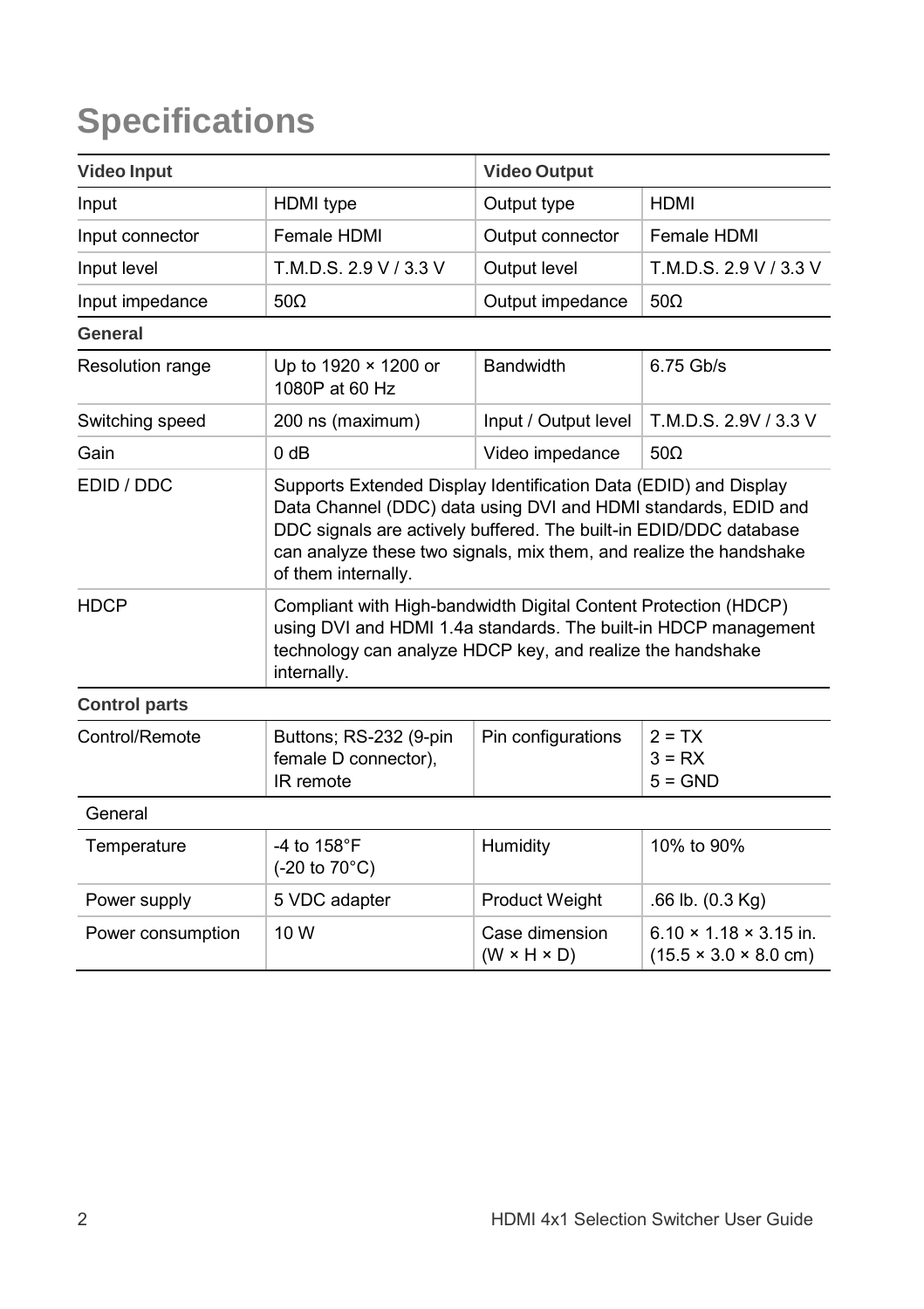## **Operation of the control panel and remote controller**

## **Operation of control panel**



#### **Figure 1: HDMI 4x1 selection switcher**

**Note:** When selecting any one of the four input channels, press the corresponding key on the front panel. Pressing and holding the front key **INPUT1** for three seconds triggers the switcher to start or stop running in auto-switching or manual-switching mode.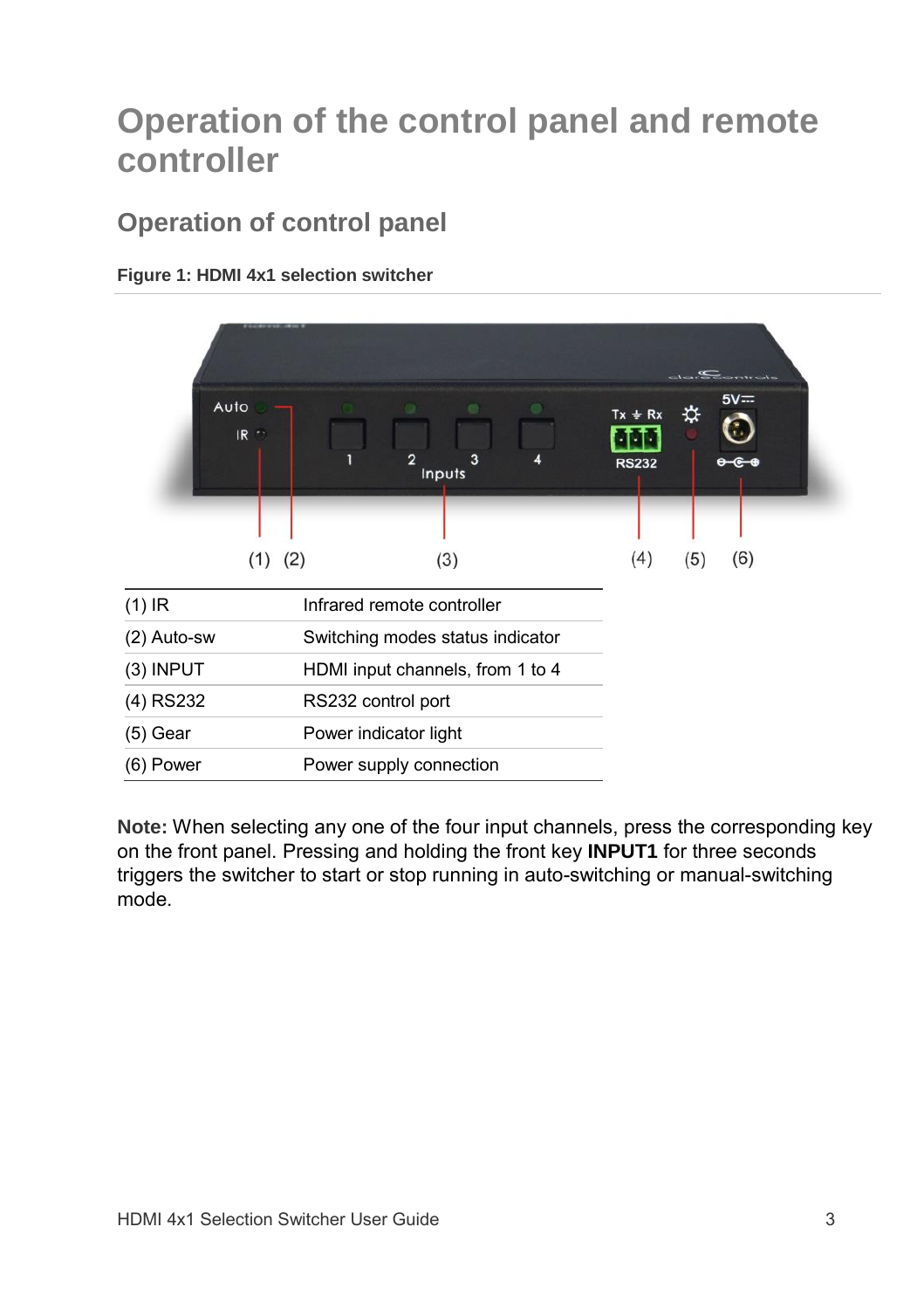## **Operation of the remote controller**

#### **Figure 2: Remote controller**



When select any one of the four input channels, press the corresponding key on the remote controller. Pressing and holding the key 1 for 3 seconds triggers the switcher to start or stop running in auto-switching or manual-switching mode.

## **Interface connections**

## **Connection with the control system**

You can perform control functions via a control system (Clare Controls, Crestron, or other system.) using its RS232 communication port. The RS232 communication port is a female 9-pin D connector (DB9). As shown in the table below, only pins 2, 3, and 5 are used. The standard functions of Tx, Rx, and Gnd apply.

|                | Table 1. RSZSZ CONNECTION GENEROUS |                 |        |
|----------------|------------------------------------|-----------------|--------|
| No.            | Pin                                | <b>Function</b> |        |
| 1              | N/u                                | Unused          |        |
| $\overline{2}$ | Tx                                 | Transmit        |        |
| 3              | <b>Rx</b>                          | Receive         |        |
| $\overline{4}$ | N/u                                | Unused          |        |
| 5              | Gnd                                | Ground          |        |
| 6              | N/u                                | Unused          | Female |
| 7              | N/u                                | Unused          |        |
| 8              | N/u                                | Unused          |        |
| 9              | N/u                                | Unused          |        |

|  |  |  | Table 1: RS232 connection definitions |  |
|--|--|--|---------------------------------------|--|
|--|--|--|---------------------------------------|--|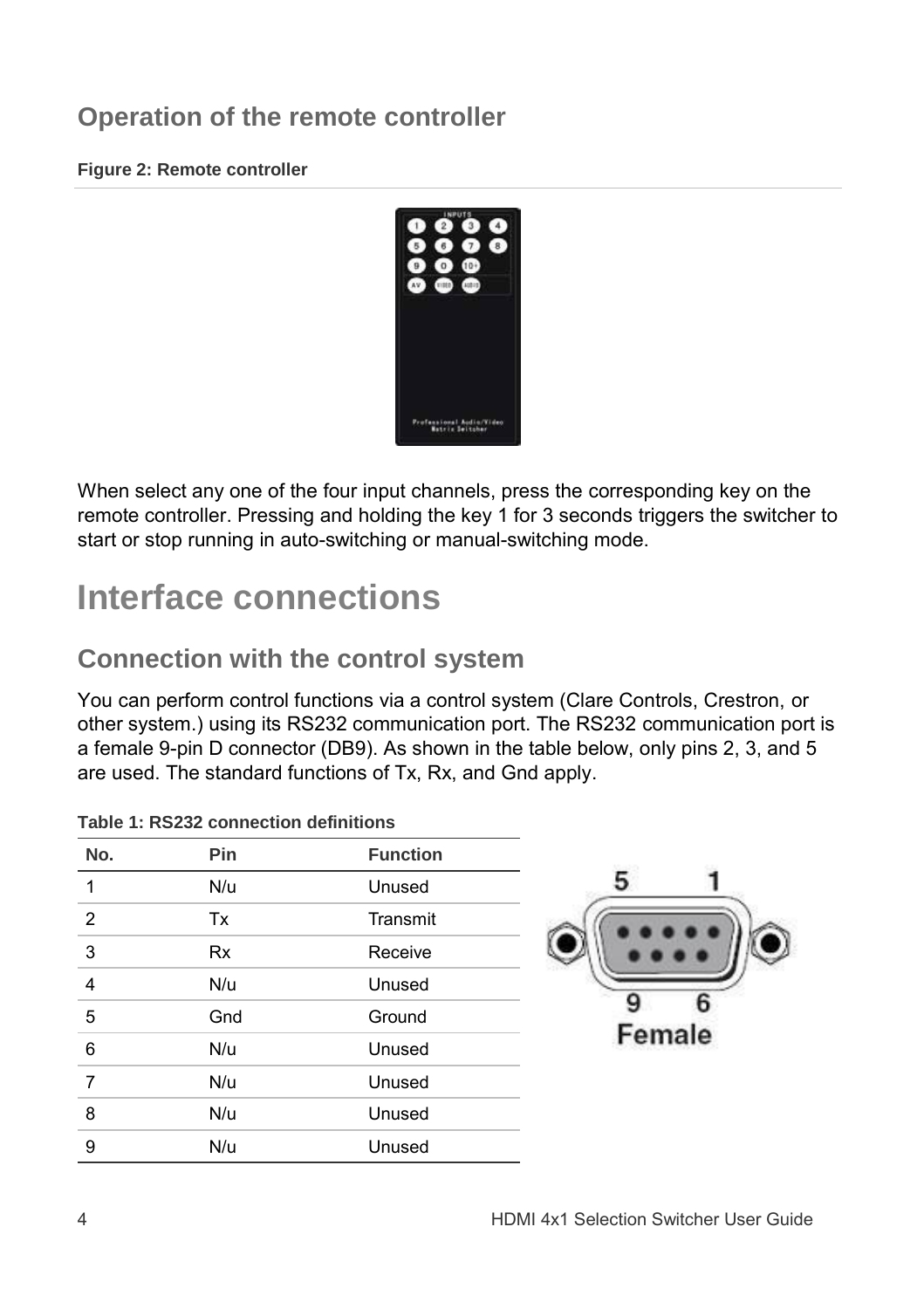## **Connection with the computer**

### **To connect the switcher to a computer:**

1. Use the DB9 cable (included) to connect the RS232 control port to a control system or computer.



The adapter cable is pinned as follows:

Pin 1: Connects to the 2 pin of the male 9-pin connector (Tx).

Pin 2: Connects to the 5 pin of the male 9-pin connector (Gnd).

Pin 3: Connects to the 3 pin of the male 9-pin connector (Rx).

- 2. Install the serial driver on the computer, if needed.
- 3. Once properly connected, you can control the 4x1 HDMI selection switch by sending RS232 command codes.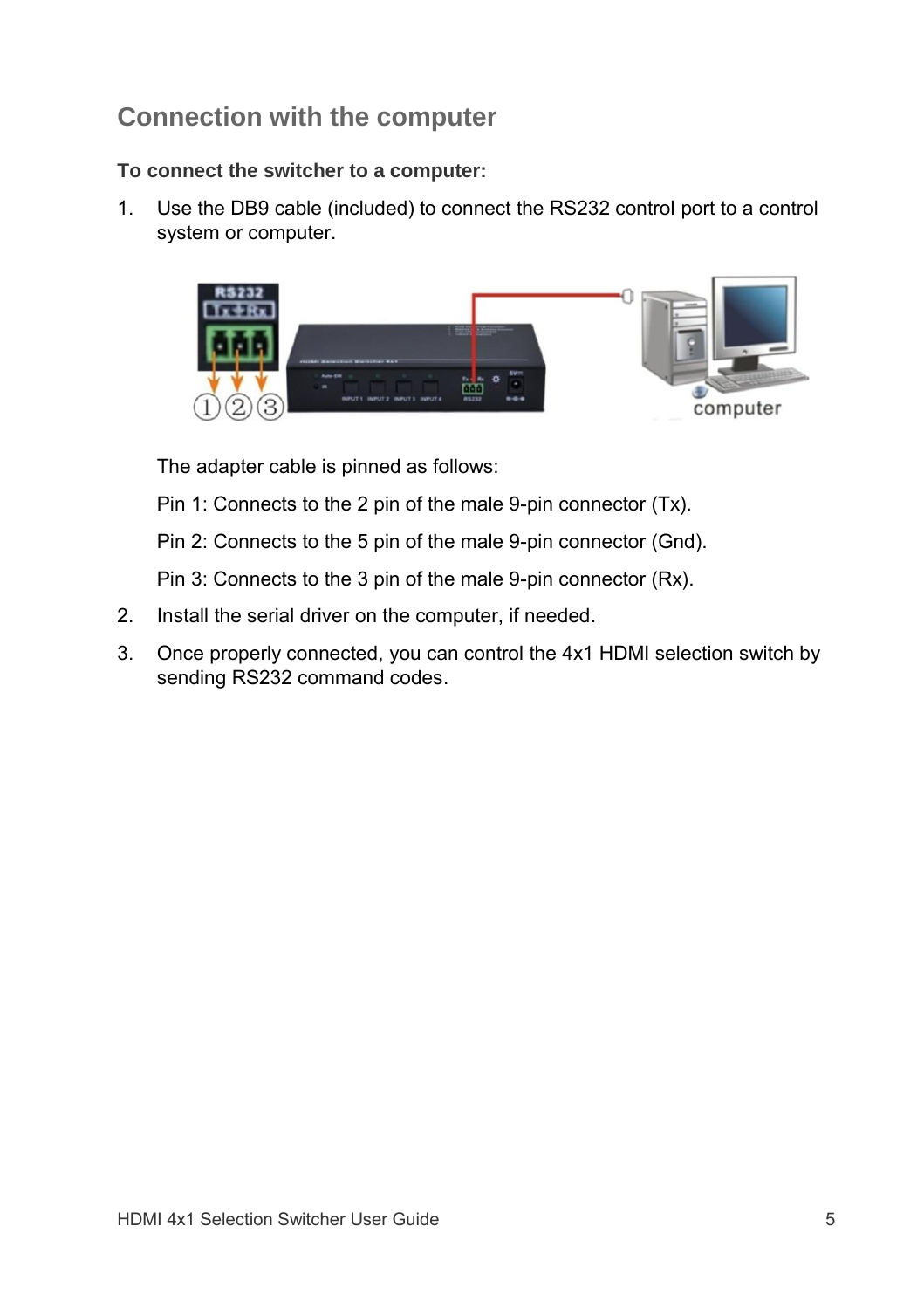# **System diagram**

#### **Figure 3: System diagram**



## **Auto-switching function**

The 4x1 HDMI selection switch comes with an auto-switching function. The switch continually checks for an input signal. Once detected, it automatically switches. Additionally, it can be controlled from the front panel, IR remote, or RS232 integration.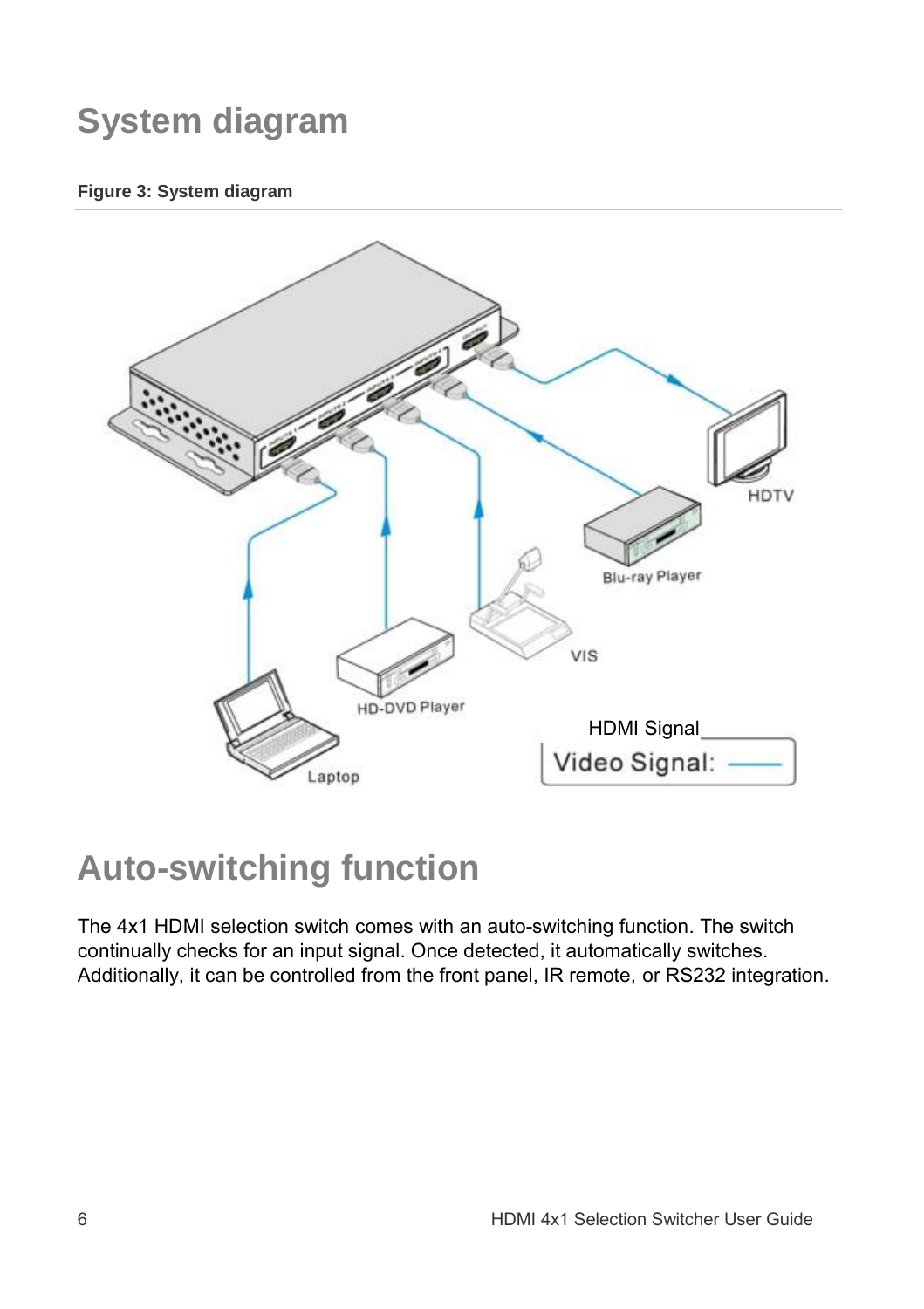The auto-switching mode follows the principles listed below.

### **General switching principle**

When there is no new source device connected to the input port, the 4x1 HDMI selection switcher detects the input ports one by one and from input 1 to input 4. Input 1 has the highest priority, and the input 4 has the lowest. This means that if input 1 is available, the 4x1 HDMI selection switcher will choose input 1. If not, it will choose the next input available for output.

#### **New input principle**

When detecting a new input signal, the 4x1 HDMI selection switch switches to the new signal automatically. For example, if the 4x1 HDMI selection switch is displaying a signal from input 3, it will switch to input 4 when you connect a new source to this input.

### **Power rebooting principle**

When rebooting, the 4x1 HDMI selection switcher remembers its last display and switching mode by using its power fail memory function. However, the 4x1 HDMI selection switch will detect the HDMI input signal again with priority from input 1 to input 4 once it can no longer detect the last input. This can occur if you remove the last displaying signal while the switch is powered off.

### **Signal removing principle**

When the current display signal is removed, the 4x1 HDMI selection switch selects the HDMI input signal with the highest priority (Input 1 to input 4).

### **Examples**

- Connect input 2 and input 4 to source devices. Press and hold the front key **INPUT 1** for three seconds. The LED indicator **Auto-SW** illuminates. The 4x1 HDMI selection switch starts running in auto-switching mode.
- The 4x1 HDMI selection switch detects the signal from input 1 to input 4 one by one. When it detects that input 1 is no longer available, it then looks to detect input 2. If it detects that input 2 has a higher priority and is available, it will select input 2 for output. The LED indicator of **INPUT 2** on the front panel will illuminate.
- Connect input 3 with a source device. The 4x1 HDMI selection switch chooses input 3 for output, since this is a new source.
- Remove the source device from input 3. The 4x1 HDMI selection switch again detects from input 1 to input 4. When it detects that input 2 has the highest priority and is available, it again chooses input 2 for output.
- Remove power from the 4x1 HDMI selection switch, and then reboot. As the 4x1 HDMI selection switcher goes into auto-switching mode, it chooses input 2 for output.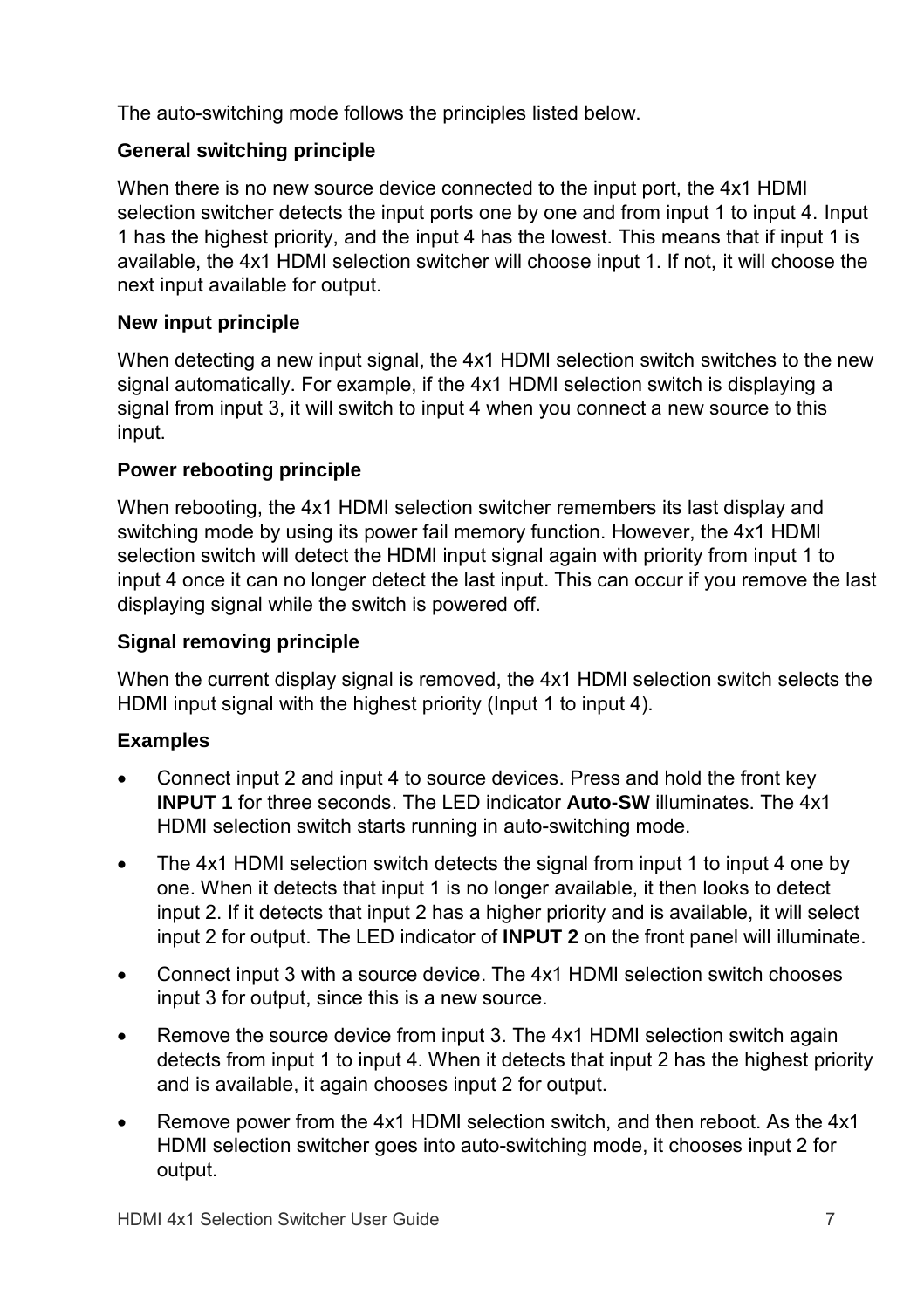Auto-switching mode and manual-switching mode can be set by pressing the input 1 button, or by entering an RS232 command. Auto-switching mode is the factory default. The operations are listed below.

### **Button control**

Pressing **INPUT 1** for three seconds toggles the switch between auto-switching mode and manual-switching mode. The Auto-SW LED designates which mode it is currently in.

### **RS232 control**

Sending the RS232 command "602%" sets the switch to Manual mode and turns off the Auto-SW LED. Sending the RS232 command "601%" sets the switch to Auto mode and the Auto-SW LED turns on.

## **Panel drawing**

#### **Figure 4: Top view**



#### **Figure 5: Front view**

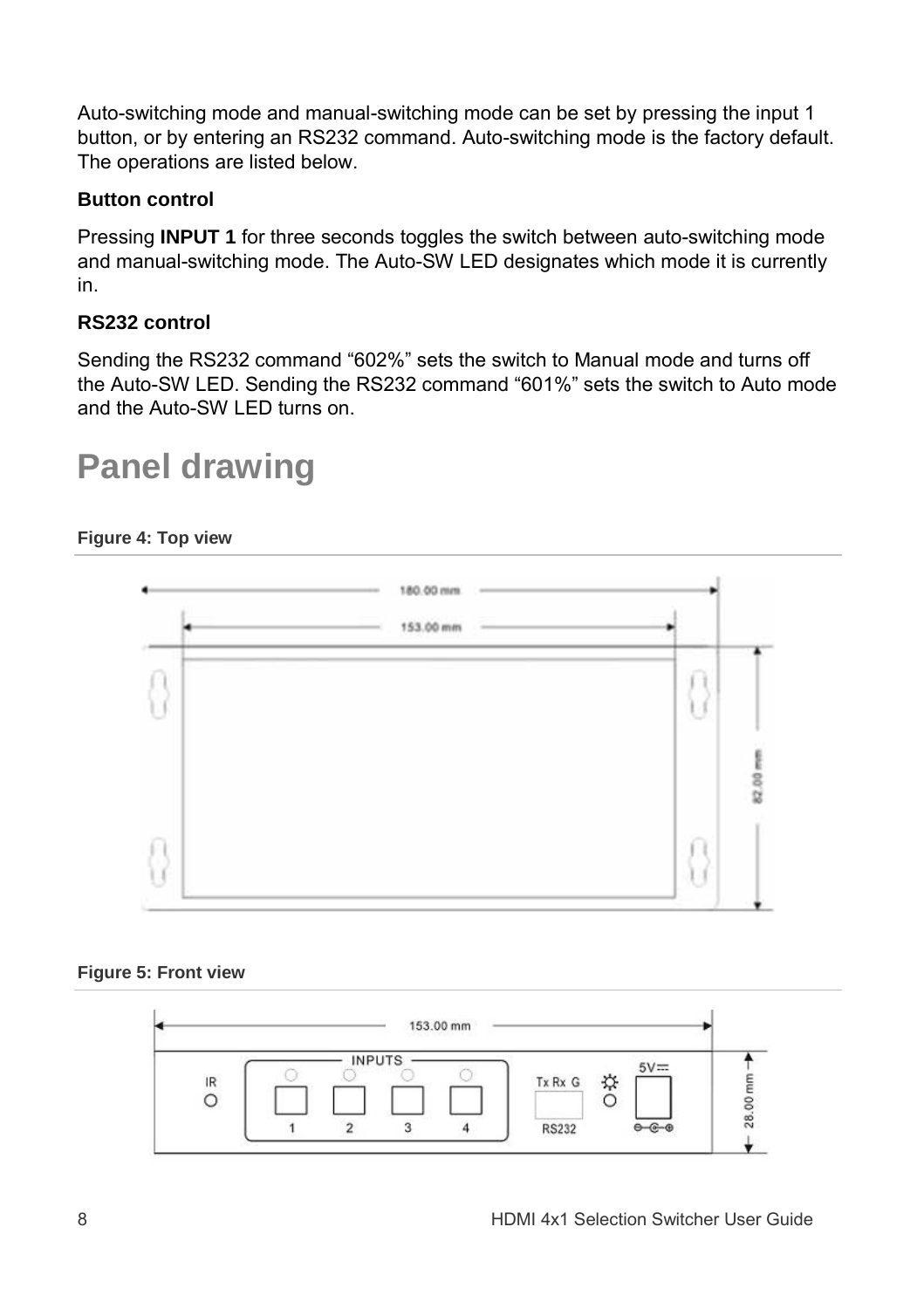

## **Communication protocol and command codes**

### **Communication protocol**: RS232 communication protocol

Baud rate: 9600 Data bit: 8 Stop bit: 1 Parity bit: none

| Command         | <b>Function Description</b>                | <b>Feedback Code</b> |
|-----------------|--------------------------------------------|----------------------|
| 1B1.            | Switches HDMI from input 1 to the output   | $AV: 1 - > 1$        |
| 2B1.            | Switching HDMI from input 2 to the output  | AV: $2 - 1$          |
| 3B1.            | Switching HDMI from input 3 to the output  | AV: $3 - 1$          |
| 4B1.            | Switching HDMI from input 4 to the output  | AV: $4 \div 1$       |
| 0B <sub>0</sub> | Turns off the output                       | <b>MUTE</b>          |
| 0B1.            | Turns on the output                        | <b>UNMUTE</b>        |
| 600%            | Returns the current state of the switch    | $AV:1 - > 1$         |
| 601%            | Puts the switch into Auto Switching mode   | Auto Switch          |
| 602%            | Puts the switch into Manual Switching mode | Manual Switch        |

**Table 2: RS232 command types and codes**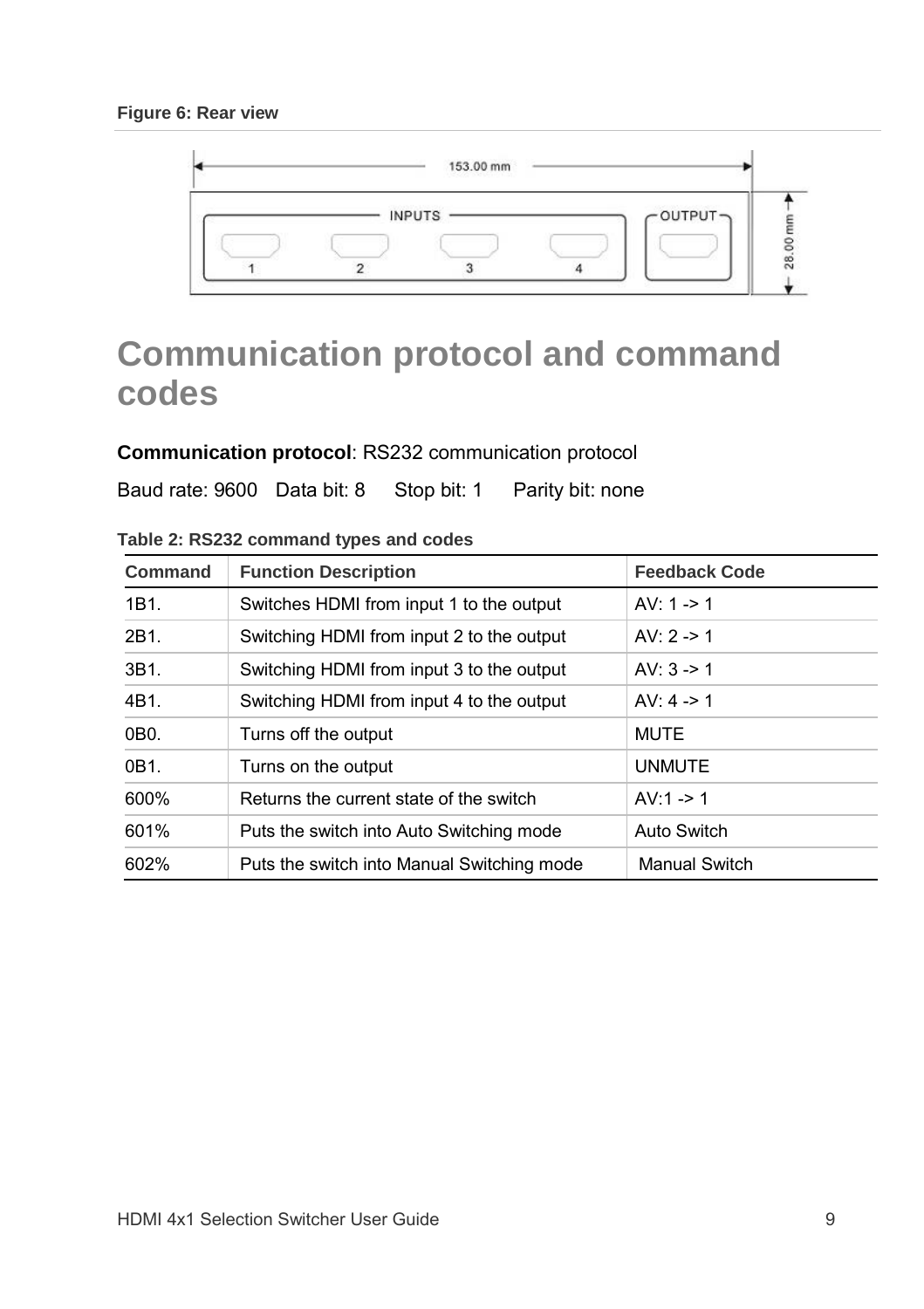# **Troubleshooting and maintenance**

- If the POWER indicator does not work, ensure the power supply is connected properly. Check to be sure that a circuit breaker has not tripped and that power is available. If power is available and the splitter will not power on, contact Customer Service for assistance.
- No image on display.
	- Ensure that the display device has been set to the correct input.
	- Ensure that the HDMI cables used for both the input source and the output displays are properly connected and are working. Test the HDMI cables directly from a source to display and ensure their operation.
	- Ensure proper grounding of the power supply.
- If the switch fails to respond to commands from the RS232, IR, or the front panel, contact Customer Service.

# **Safety operation**

To guarantee the reliable operation of the equipment and safety of the staff, please follow the procedures listed below.

- The system must be grounded properly. Do not use two blades plugs. Ensure the alternating power supply ranges from 100 V to 240 V and from 50 Hz to 60 Hz.
- Do not locate the device in a place that is abnormally hot or cold or does not have proper temperature control and ventilation.
- The device generates heat when running. Its environment should be well ventilated to prevent damage caused by overheating.
- Disconnect power in humid weather, or when left unused for long periods.
- Before making or removing any connections to the device, ensure that the power supply has been disconnected.
- Do not attempt to open the equipment enclosure. Do not attempt any repairs. There are no user-serviceable parts inside. Any attempt to open the equipment will result in a complete void of any warranty and may result in serious injury or death.
- Do not splash any chemical substances or liquids on or around the equipment.